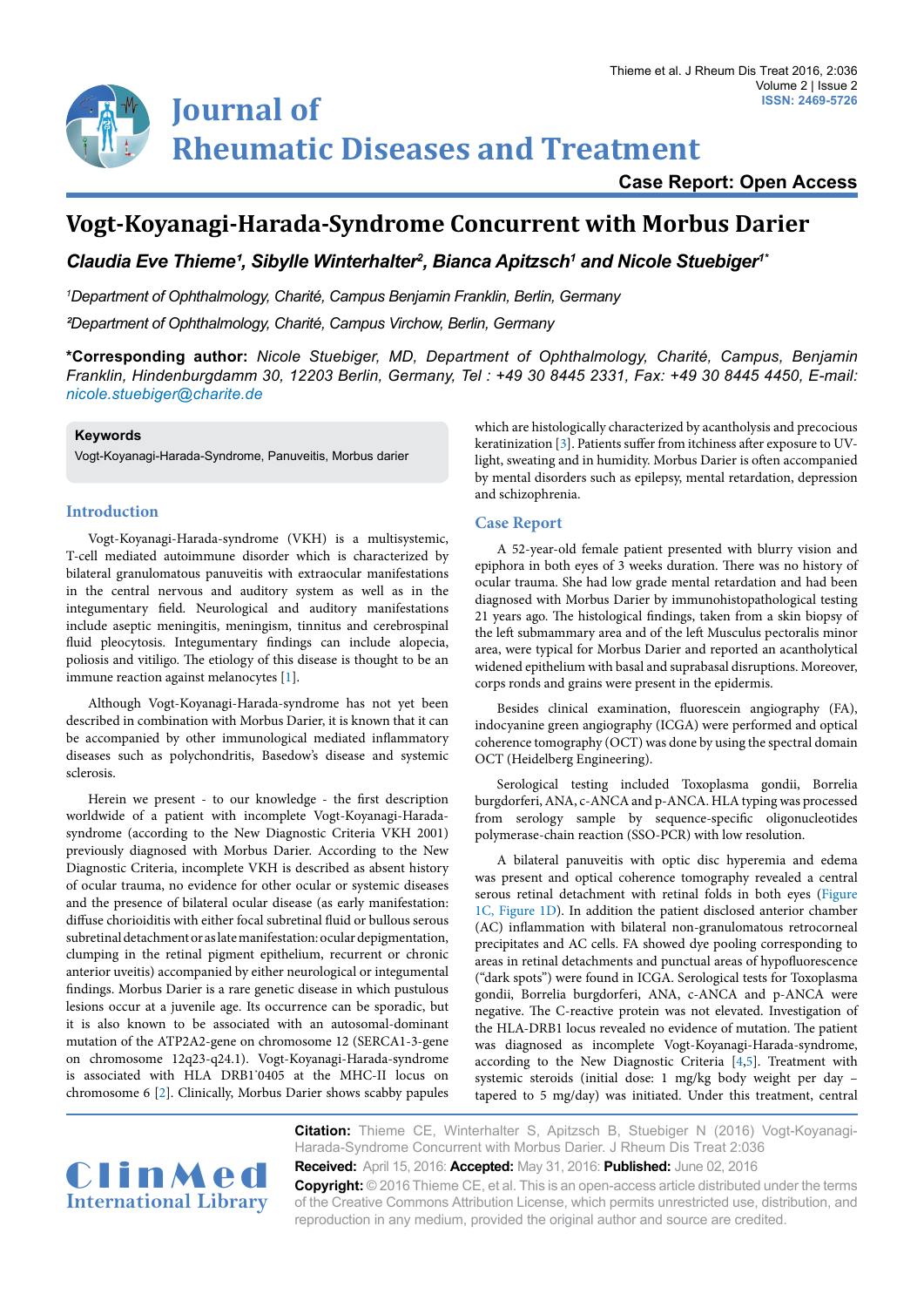<span id="page-1-0"></span>

**Figure 1:** (A-B) Fundus photographs of both eyes with typical depigmentated retinochoroidal lesions after an acute panuveitic phase "sunset glow fundus" on (A) the right eye and (B) the left eye. (C-F) Imaging with OCT of both eyes: at first presentation with a serous bullous retinal detachment on (C) the right eye and (D) the left eye, and after 6-months of combined systemic steroidal and immunosuppressive therapy showing no evidence of subretinal fluid on (E) the right eye and (F) the left eye.

serous detachment and panuveitis improved. The ophthalmological findings remained stable for half a year [\(Figure 1E, Figure 1F](#page-1-0)). During the following year the patient presented twice with recurrent ocular inflammation of the anterior and posterior segment with AC cells, typical granulomatous retrocorneal precipitates and macular edema, which improved after augmentation of the oral and local steroid therapy. Long term low-dose steroid therapy (5 mg prednisolone daily) was also administered due to recurrent cutaneous discomfort ([Figure 2](#page-1-1)). Because of the typical appearance of the recurrent skin lesions – a yellowish-brown papulosquameous cicatricial exanthema – and because of improvement during prednisolone treatment we excluded the differential diagnosis of skin lesions caused by corticosteroids, which would appear as erythematous papulopustules. The patient developed latent diabetes mellitus under long term oral steroid therapy and additional immunosuppressive therapy with azathioprine ( $3 \times 50$  mg/day) was initiated to reduce the steroid dose. Due to side effects, azathioprine had to be stopped and therapy with methotrexate was commenced (20 mg/week per os). A 6-month follow-up examination showed stable findings, with no evidence of intraocular inflammation and subretinal fluid.

#### **Discussion**

Previous publications have reported other immunologically mediated diseases occurring together with Vogt-Koyanagi-Harada-syndrome, such as systemic sclerosis, Graves' disease, IgA-Nephropathy, polyglandular autoimmune syndrome type I, recurrent polychondritis, aortitis, Guillain-Barré-syndrome and Diabetes

<span id="page-1-1"></span>

mellitus [[2,](#page-2-1)[6](#page-2-5)]. The clinical course of ocular manifestations in Vogt-Koyanagi-Harada syndrome is quite varied. Our patient presented initially with bilateral panuveitis with optic disc edema and central serous retinal detachment with moderate anterior chamber cells and untypically non-granulomatous retrocorneal precipitates. In similarity to our findings VKH patients are described in the literature, who revealed the typical involvement of the posterior segment in combination with moderate anterior uveitis and non-granulomatous retrocorneal precipitates [[7](#page-2-6)]. Interestingly, later on while developing recurrent stage, these patients disclosed granulomatous retrocorneal